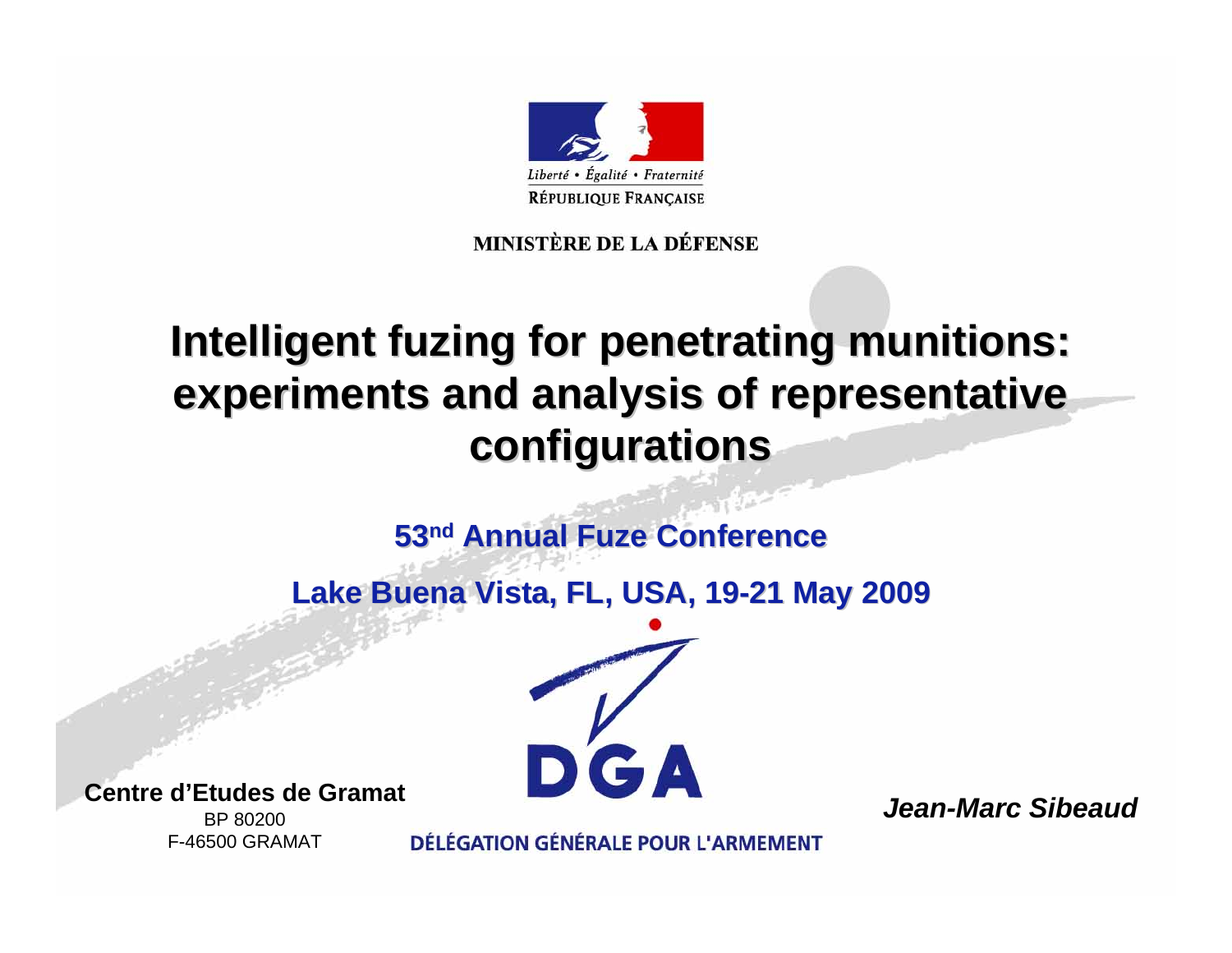

- CEG is Technical Center of the French MoD procurement Agency (DGA)
- Expert center for **Terminal effectiveness** of Conventional Air-to-Ground weapons and missiles
- $\bullet$  Gives support to program managers for weapons or components development (SCALP/EG missile, AASM PGM, MdCN Navy cruise missile, FBM 21 fuze for air delivered munitions)
- Provide *Armée de l'air* and *Aéronavale* (French Air Force and Navy Air Force) with means for determining effectiveness of strikes and perform mission planning
- $\bullet$ Anticipate on threat evolution

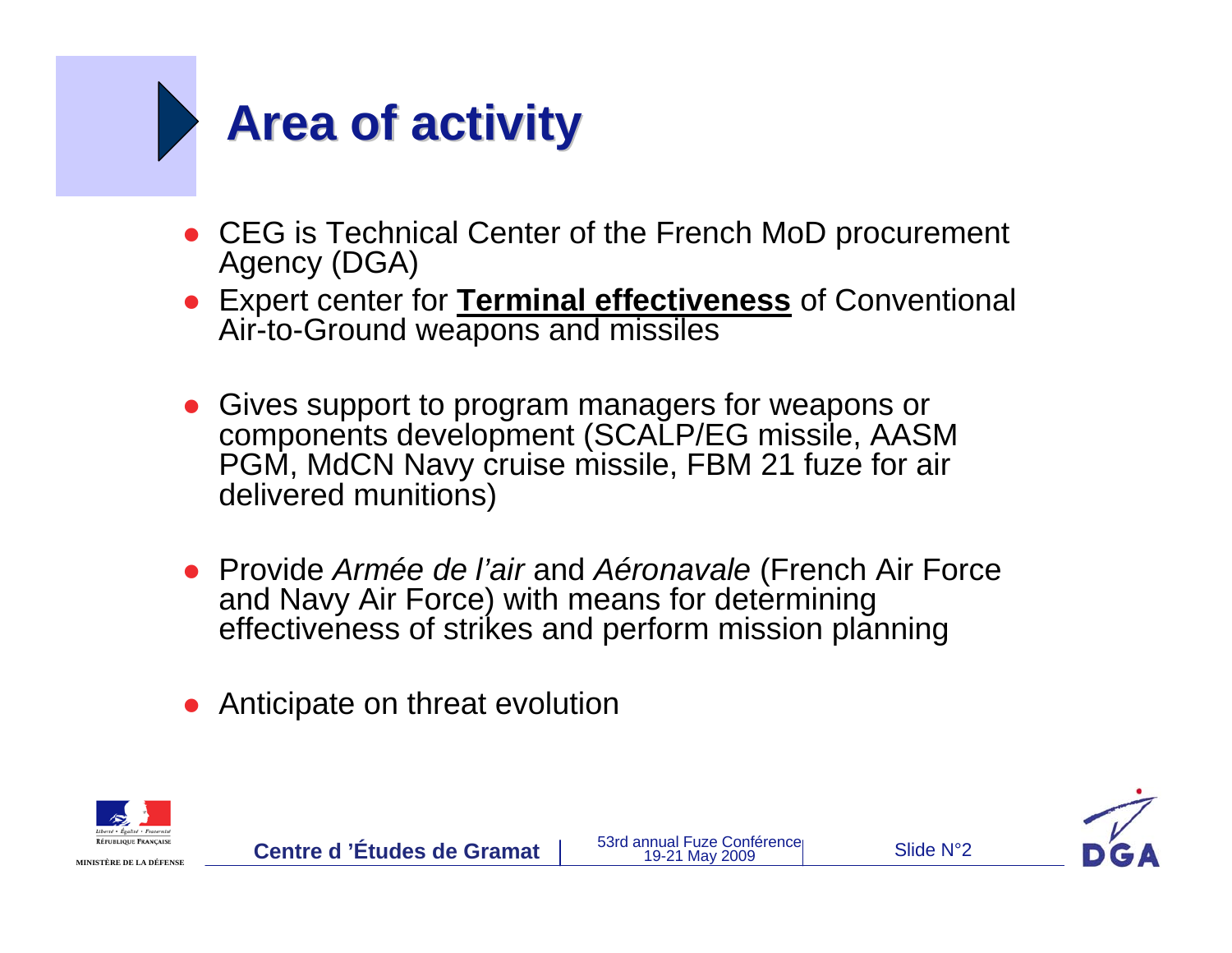# **Next generation fuzing will make use of embedded intelligence embedded intelligence**

- Hardened targets (Hard target defeat) and soft targets
- Objective: Improve warhead lethality while minimizing collateral damage
- Capability to control weapon's depth of burst and eventually full trajectory



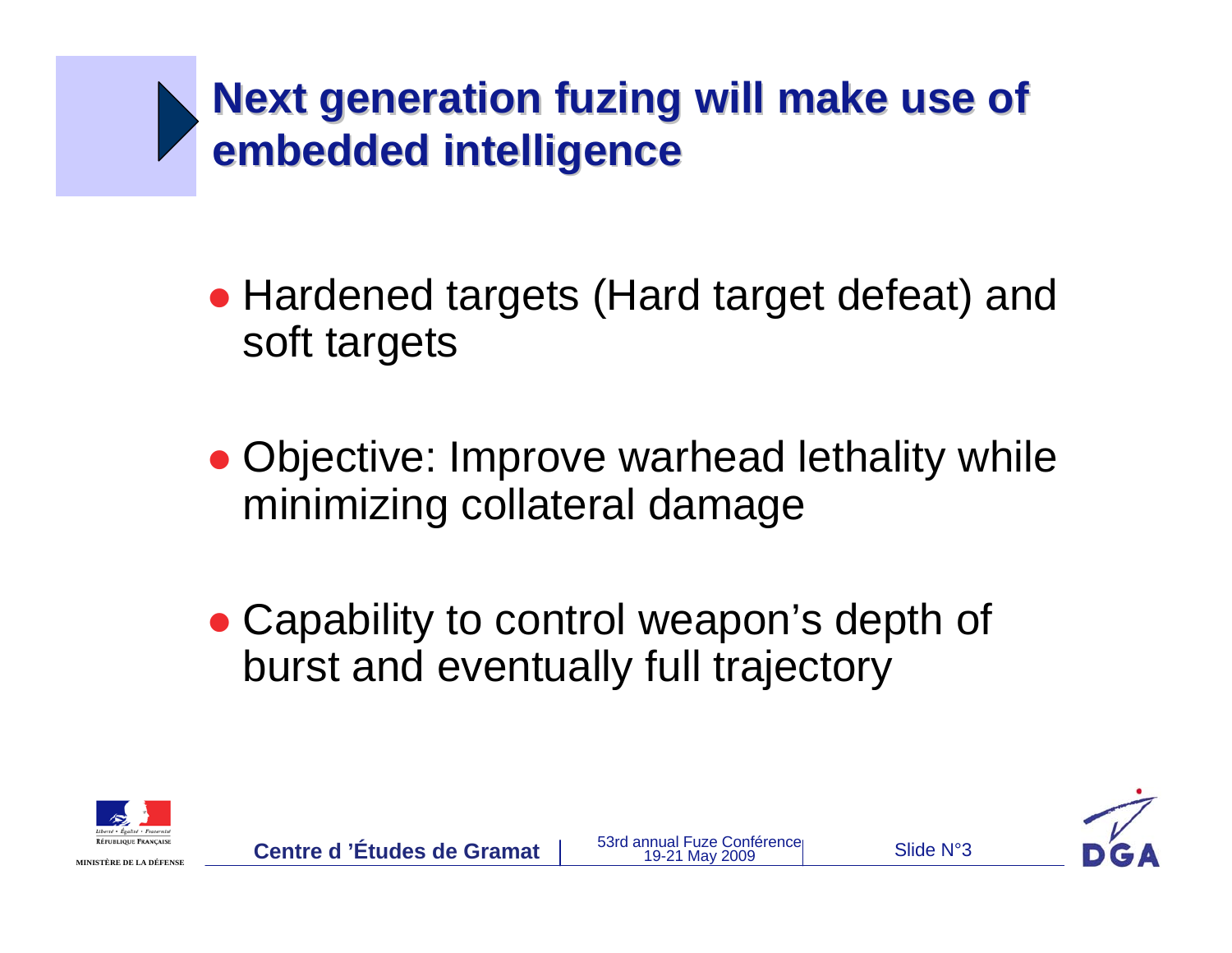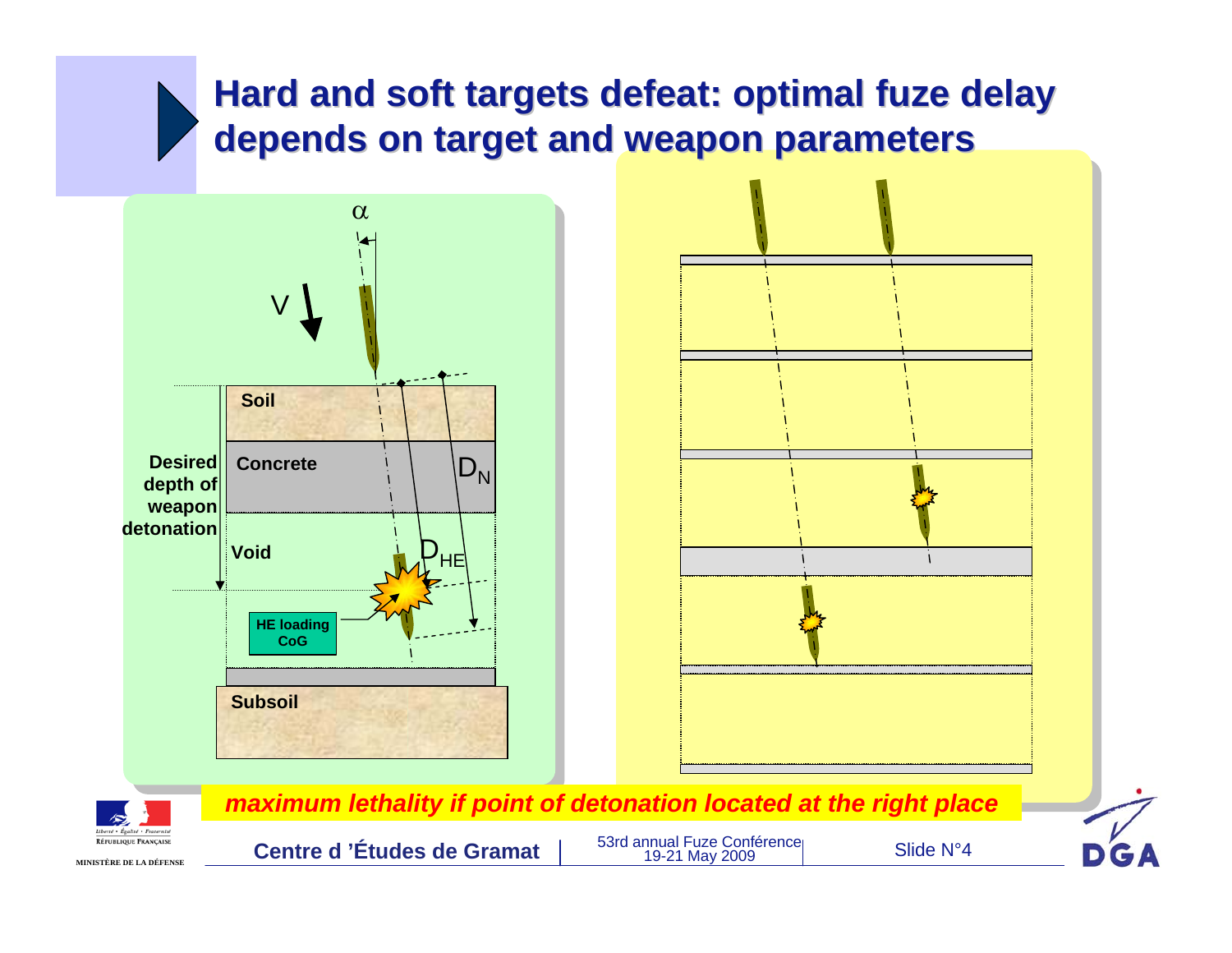# **Validated analytical and computational tools exist to help predict the fuze delay for a given mission**

- CEG and the French targetting Center operate the CalPen3D analytical program that computes the curvilinear trajectory of the weapon within the target
- The fuze delay is therefore accessible to the mission planner





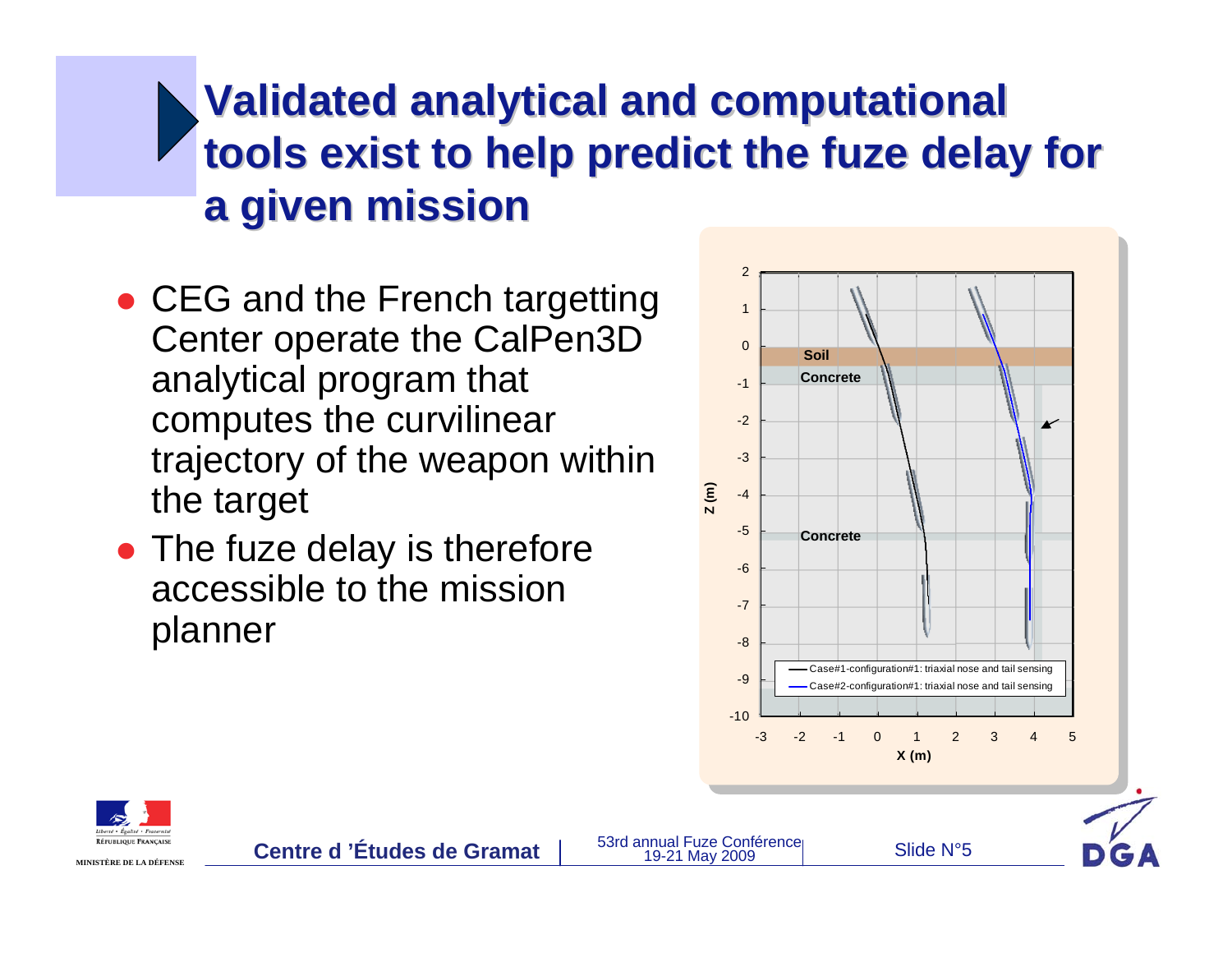#### **Hard target defeat: unexpected situations using a constant fuze delay**

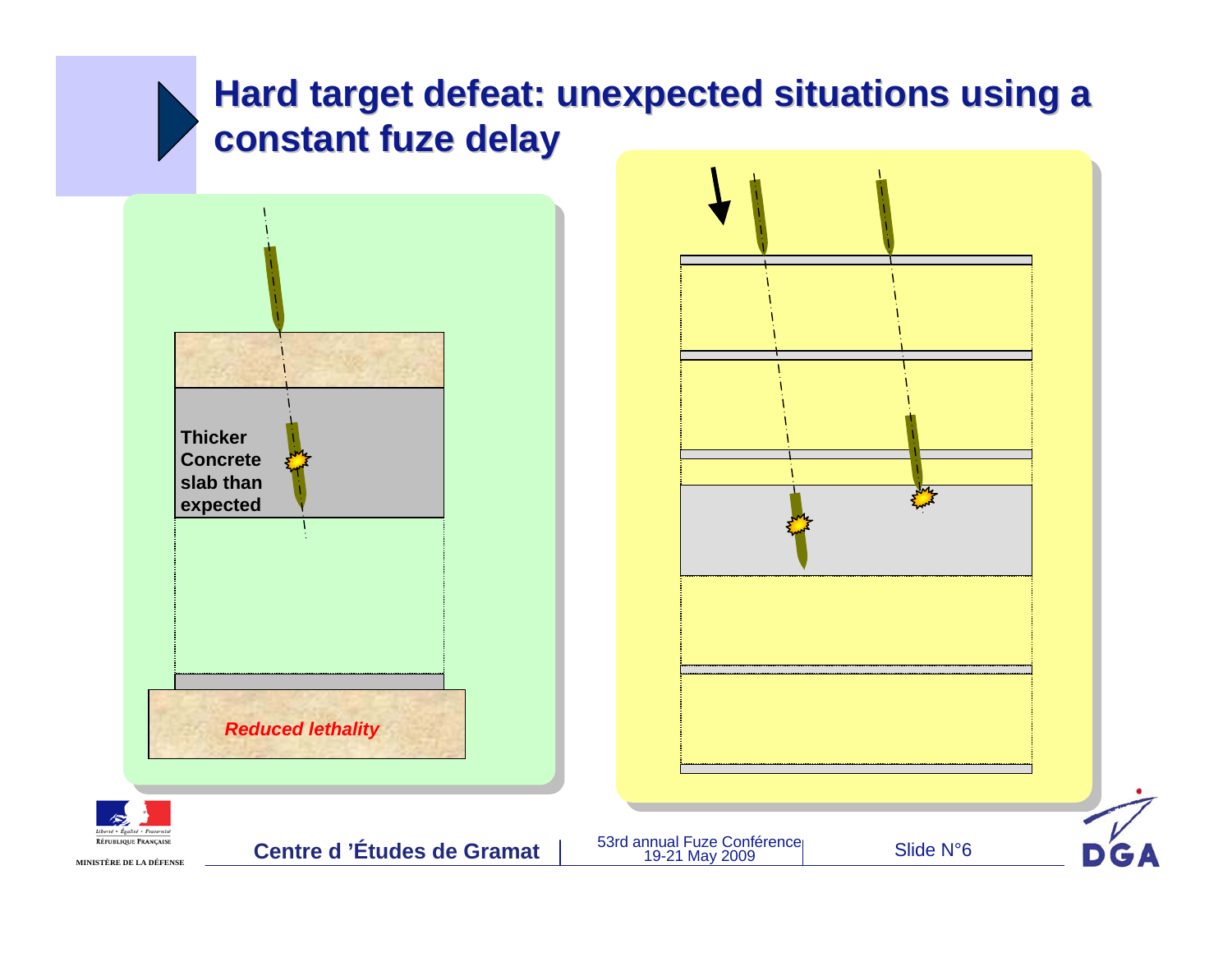

- **The munition analyses its environnement and** triggers the HE charge when conditions are met
	- Void sensing
	- Layer counting
	- **Example Trajectory calculation**
- In this latter option, the warfighter specifies the point of detonation instead of a fuze delay
- $\Rightarrow$  High-G sensors, rugged electronics and complex algorithms must be developped and integrated



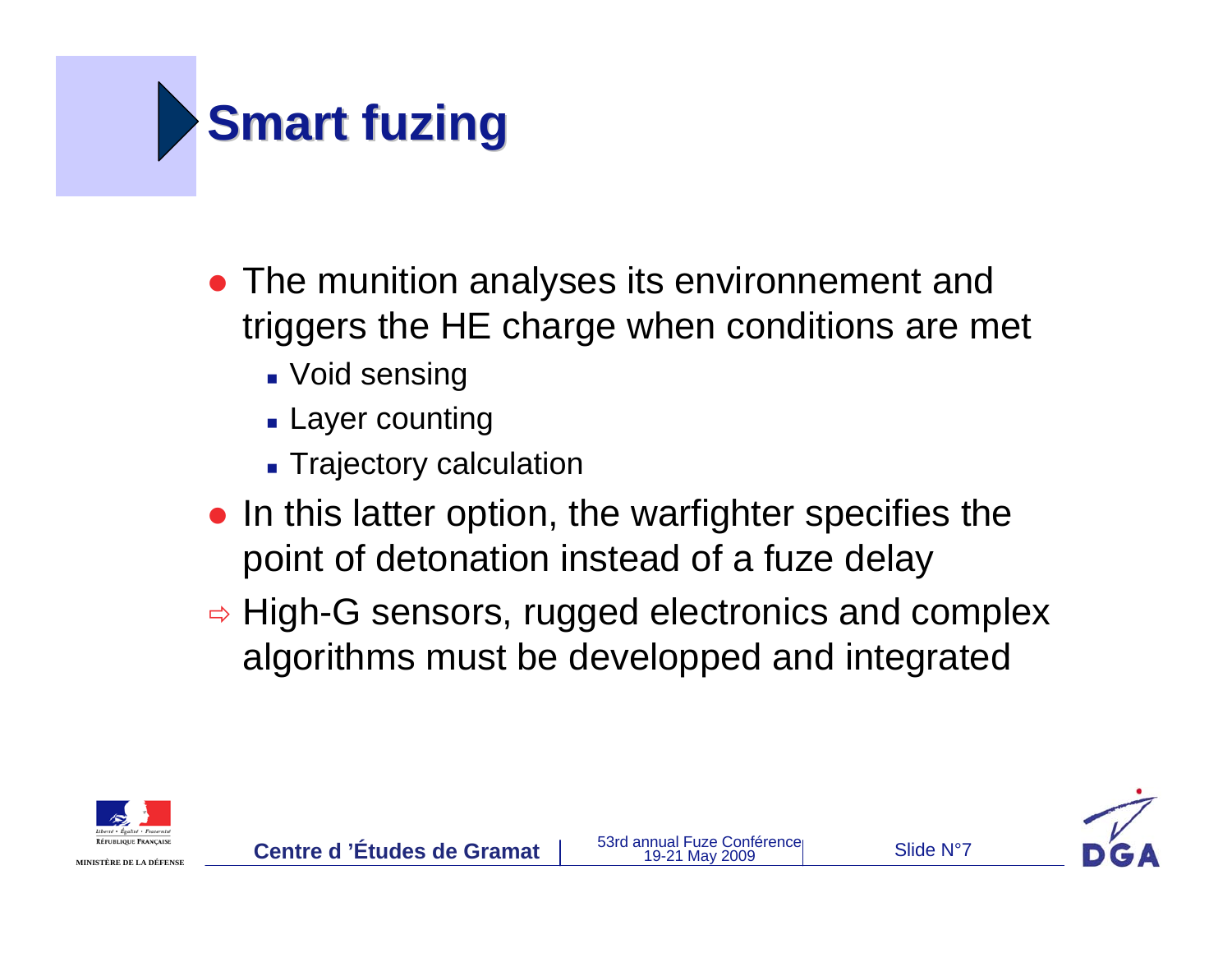#### **An illustration of the possibilities and challenges: perforating of spaced concrete plates with a model scale projectile**







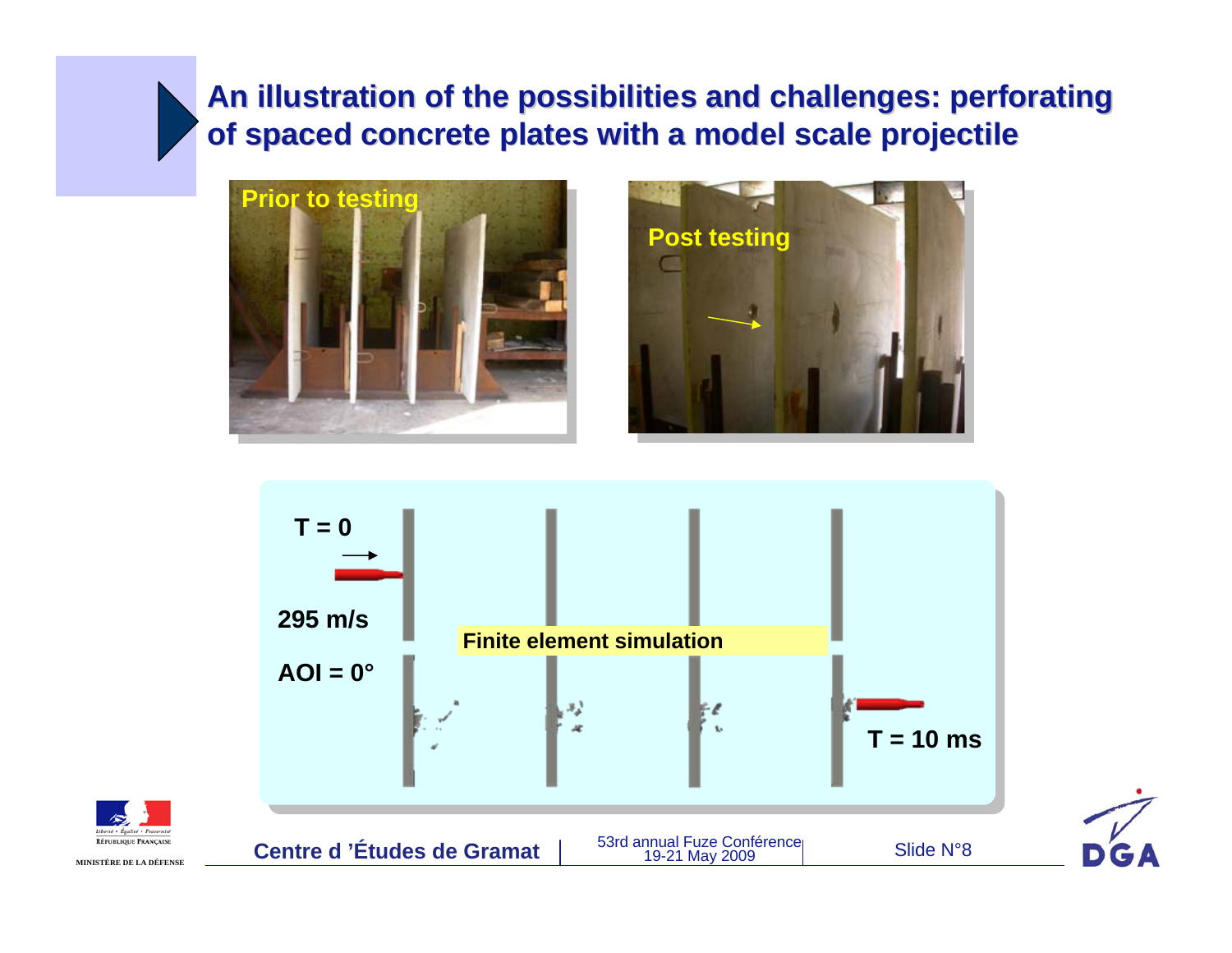### **Presentation of the EMHAC High-G recorder and Experimental result**

- 0 Triaxial T2M-Junghans Shock datta recorder
- 0 Range of data acquisition  $\pm 20$  kGs (Channel X1); ± 60 kGs (channels X2, Y, Z)
- 0 Storage duration : unlimited (FLASH memory)
- 0 Sensors : Endevco Accelerometers
- 0 Sampling rate : up to 500kHz (4-channel) or 1MHz (2-channels)
- 0 Memory size : 256 M samples
- 0 Reusable







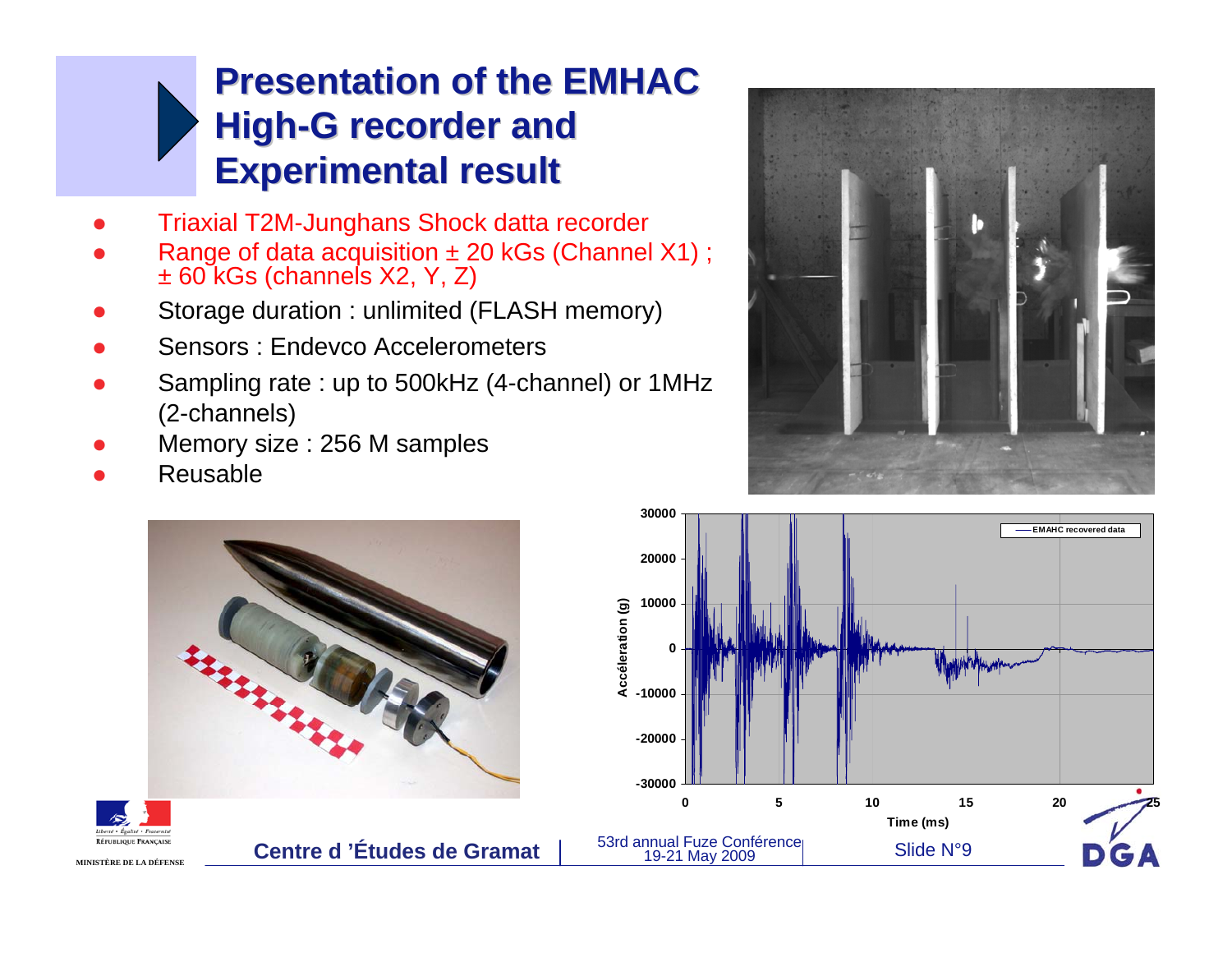# **Double integration of signal**

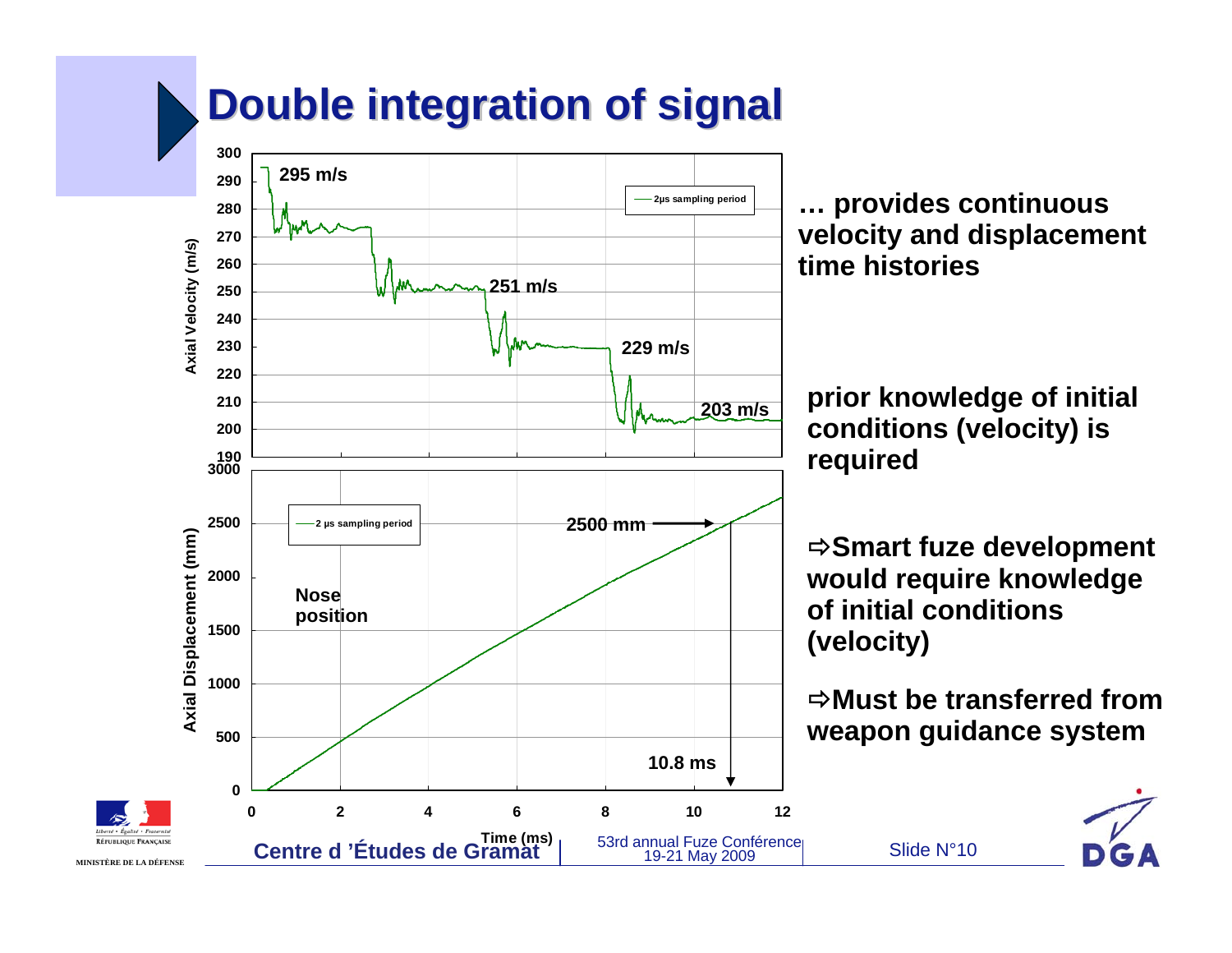## **Influence of sampling rate and filtering on velocity**



**Consistent velocity prediction requires minimum sampling rate (at least 100 kHz or one sample every 0.01 ms)**

**Filtering of acceleration signal has marginal effect on velocity determination**



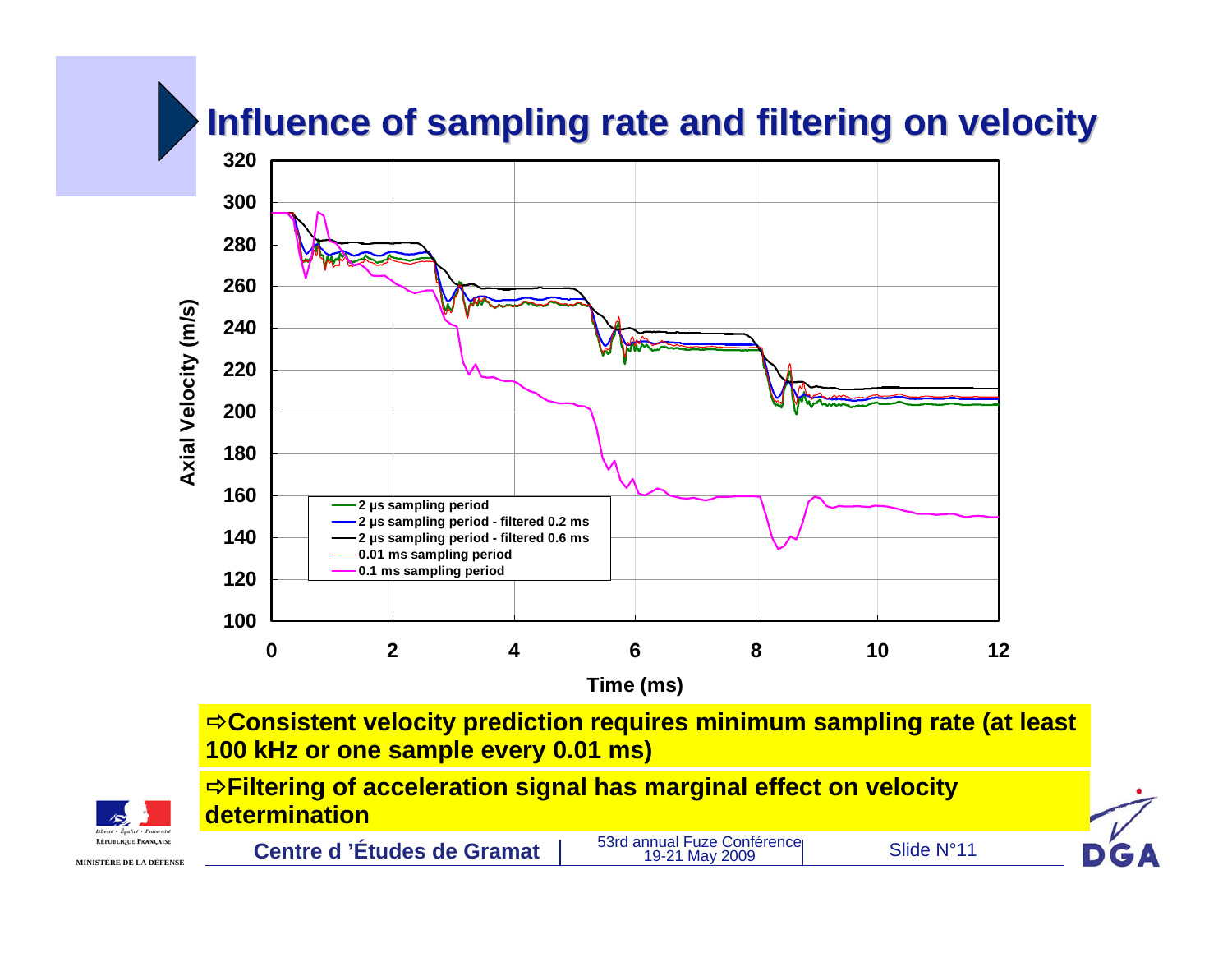## **Influence of sampling rate and filtering on location location**





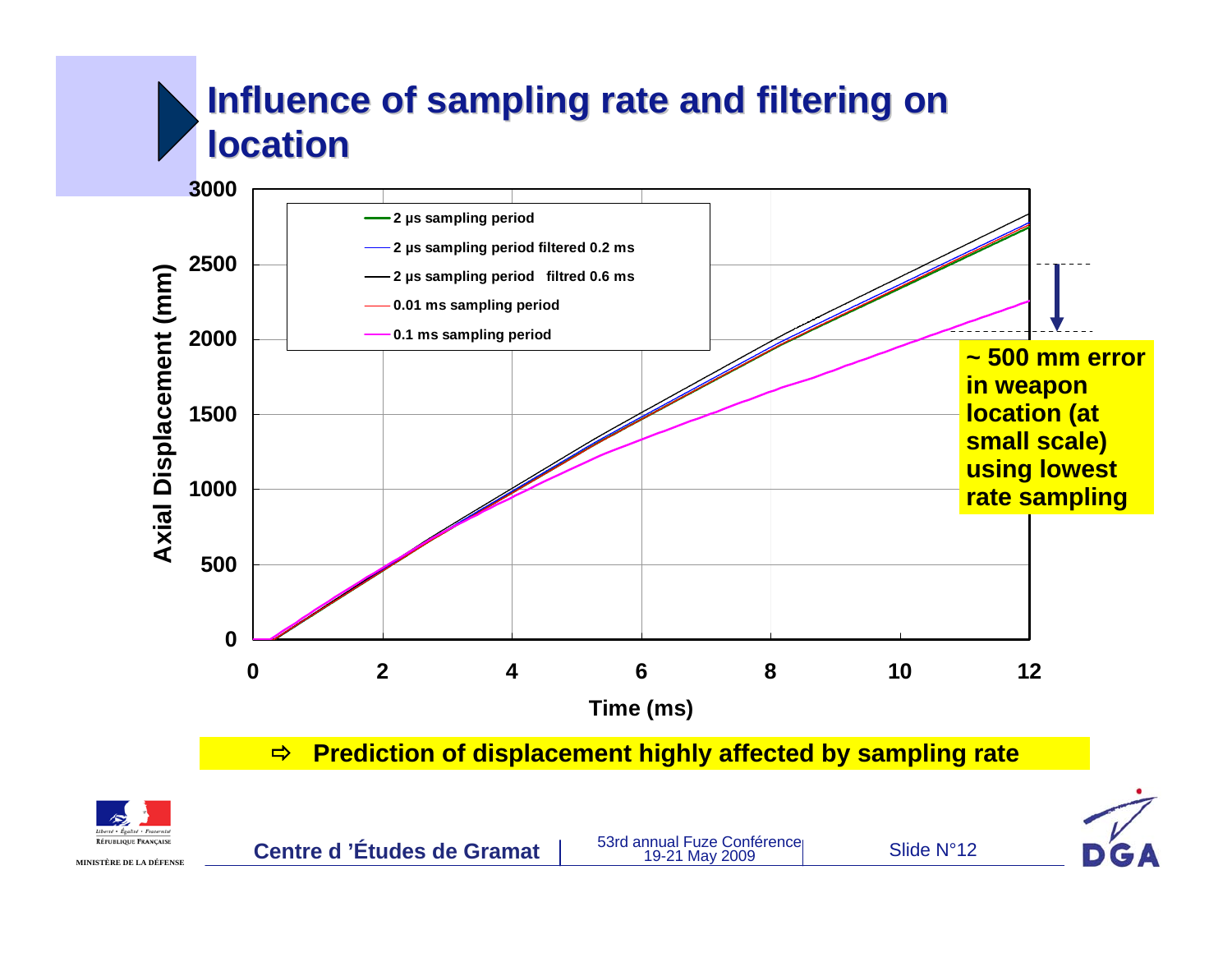# **Numerical simulation capabilities in order to better understand understand process process**



 **FE calculation result match reasonnably well data (both filtered similarly)** 



**CREAR CONFERENCE CONFÉRENCE 2009 SERVICAL SPANE CONFÉRENCE CONFÉRENCE CONFÉRENCE 2009 SERVICE CONFÉRENCE DE LA DÉFENSEE DE LA DÉFENSEE DE LA DÉFENSEE DE LA DÉFENSEE DE LA DÉFENSEE DE LA DÉFENSEE DE LA DÉFENSEE DE LA DÉFEN FE prediction need to be improved in order to reduce frequency mismatch**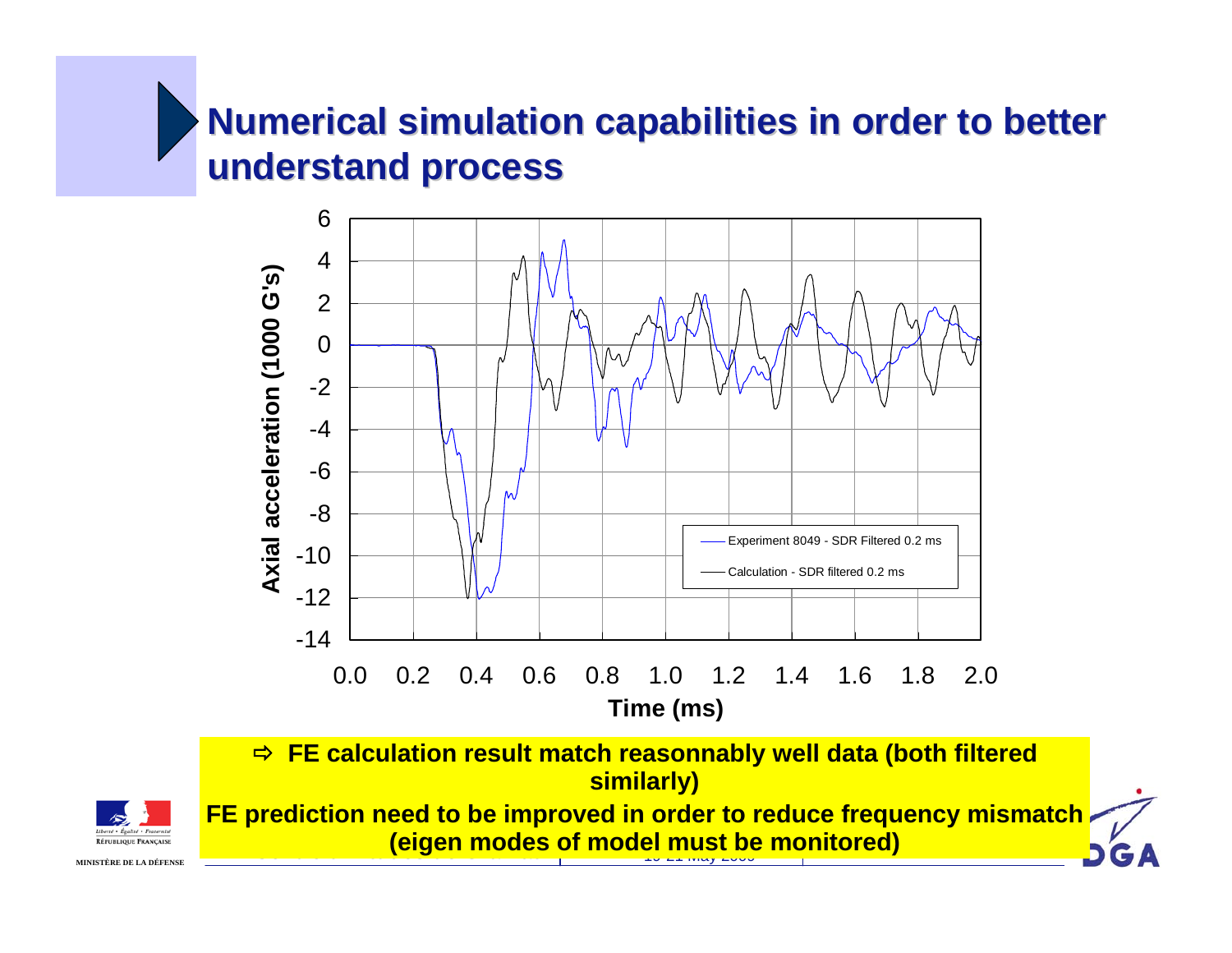#### **Analytical modeling (CalPen curvilinear calculation of projectile trajectory within the target)**

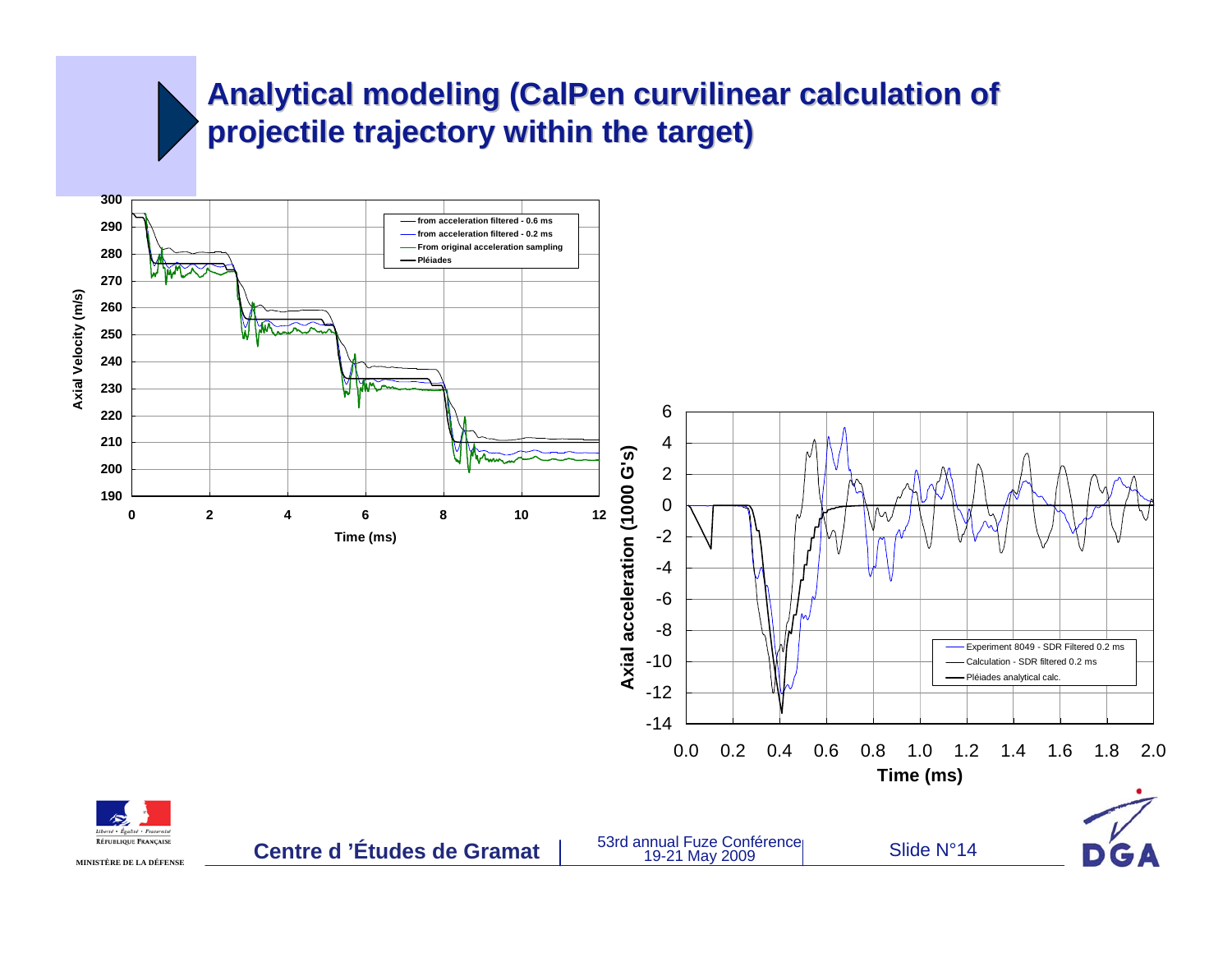### **Next step : analysis of a plane trajectory using experiments at scale 2/3 (see Fuze 52 paper)**



• Assumption : plane trajectory

- 1 sensor 1 axis
- **1** sensor 2 axis (longitudinal (x) and transverse (y) of projectile)
- 2 sensors 2-axis per sensor





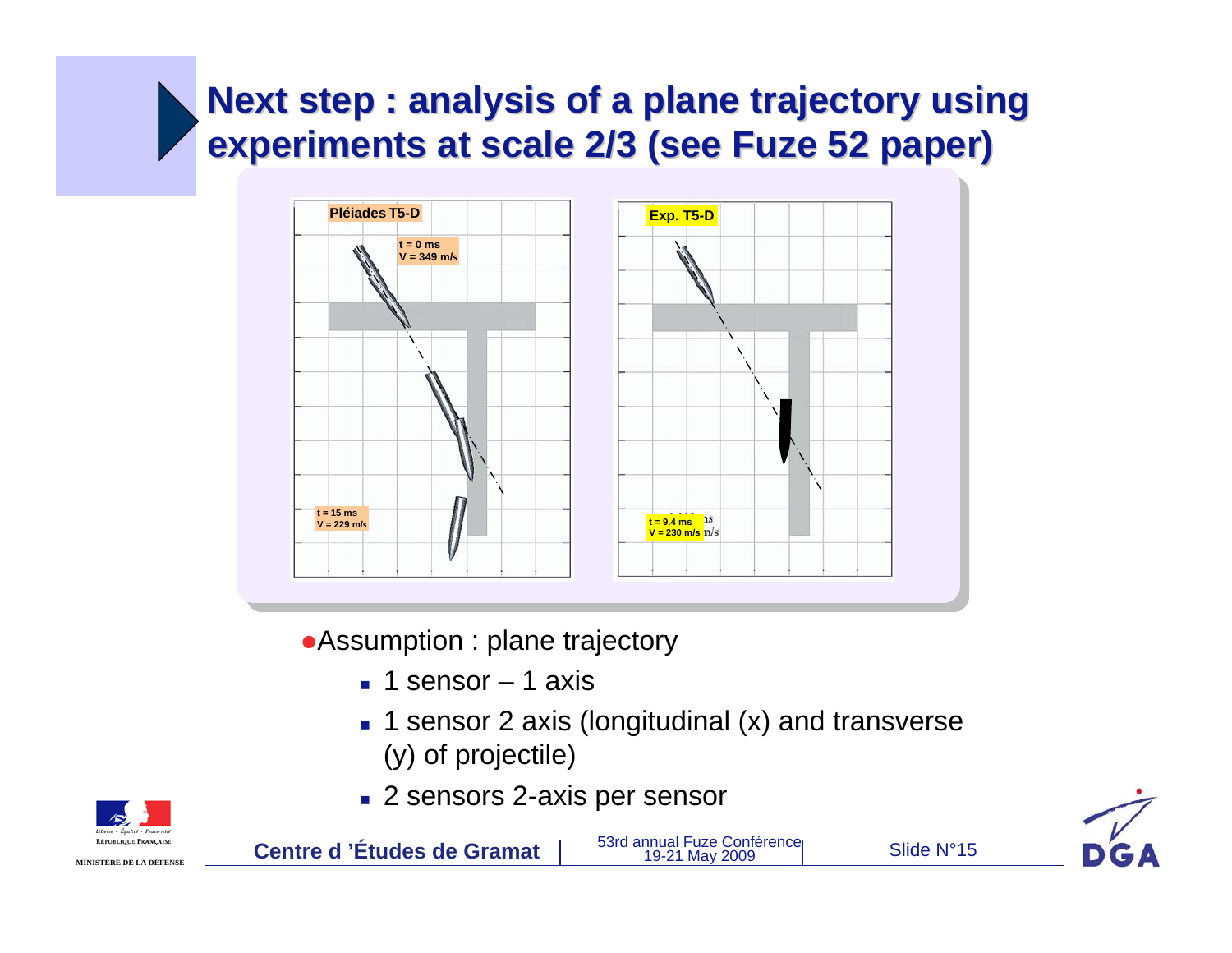# **T5-D configuration D configuration -2 sensors 2 sensors –2-axis**

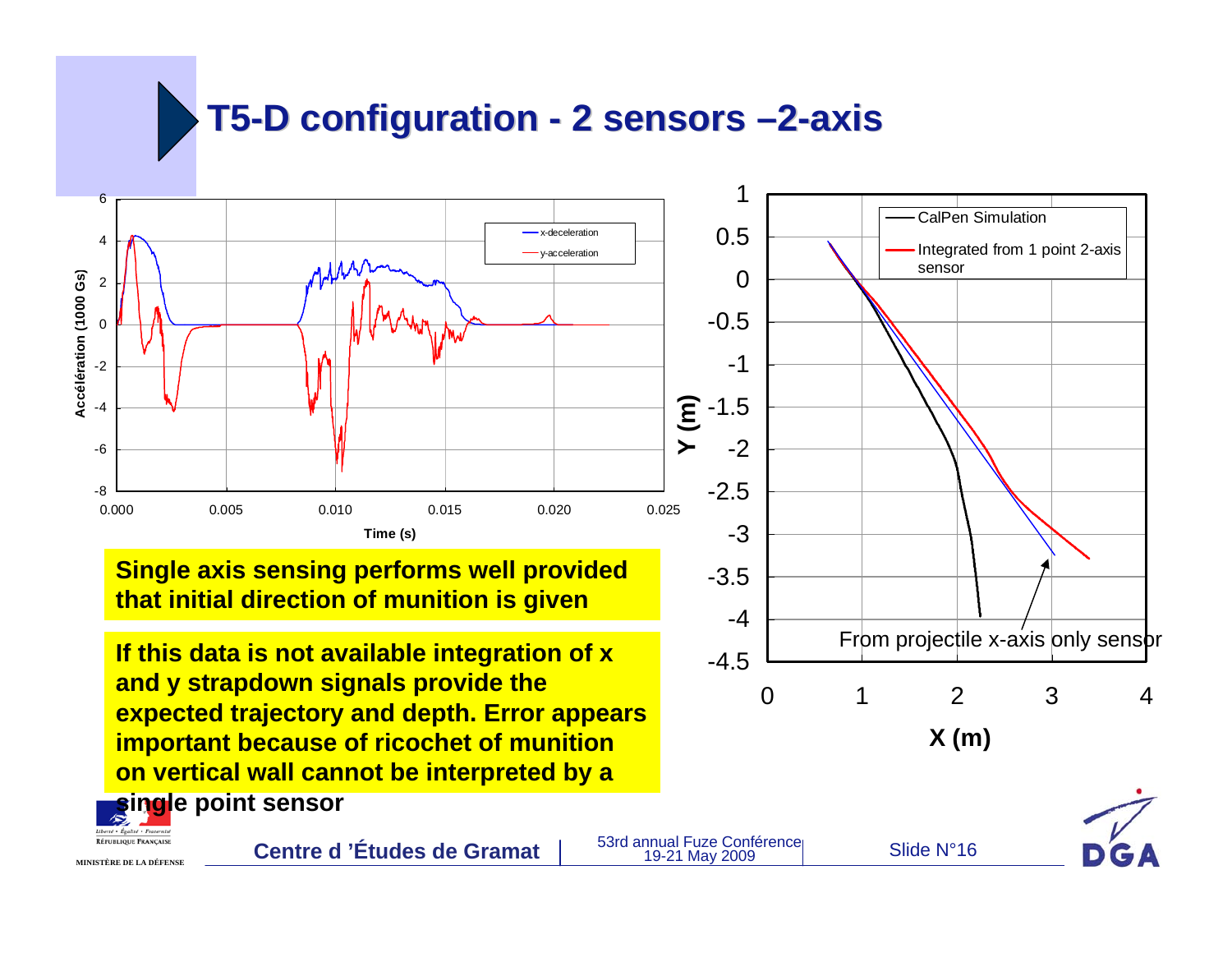#### **T5-D configuration - 1 sensor – 1 and 2-axis**

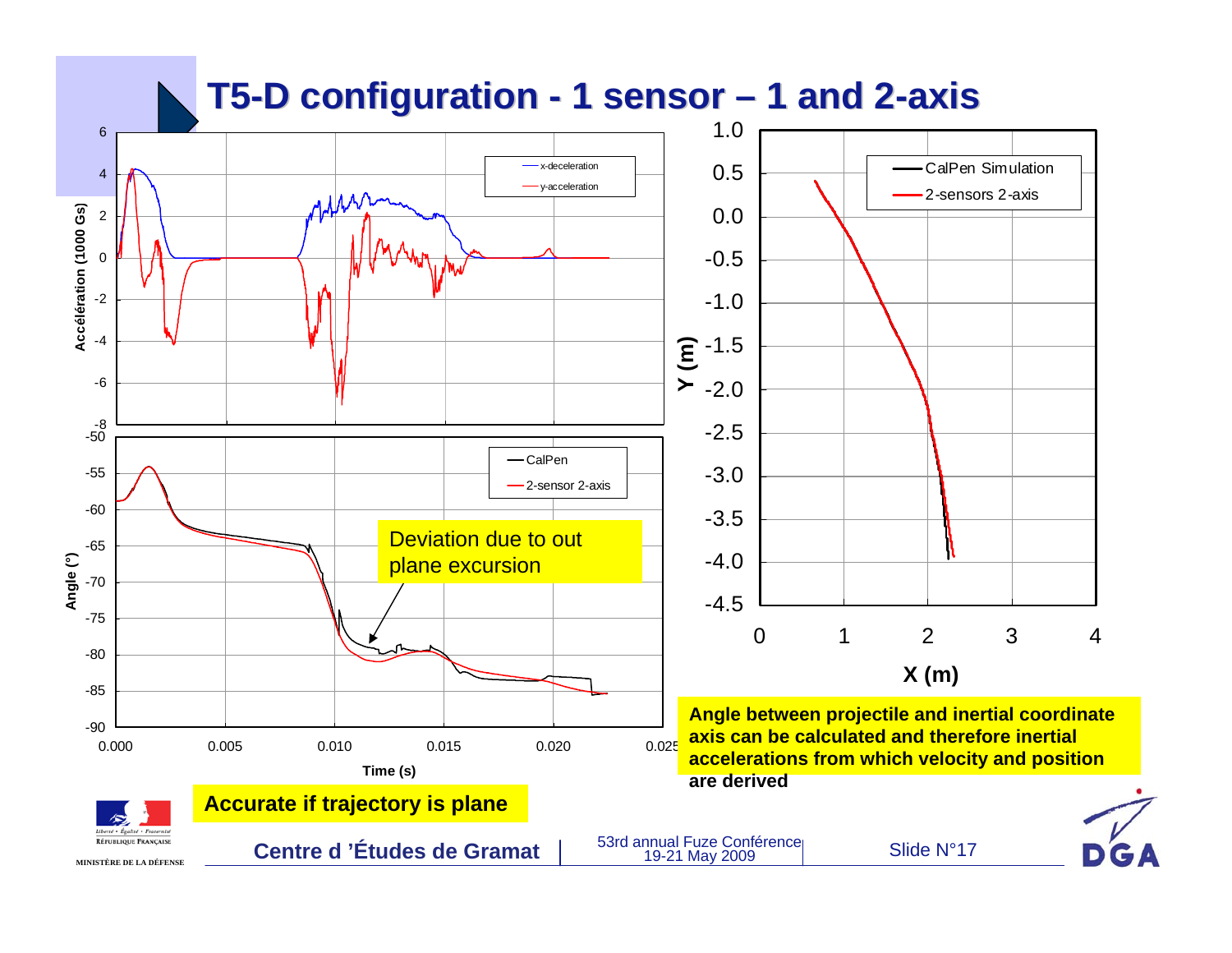

• To be developed and hopefuly presented at the 54th annual Fuze Conference